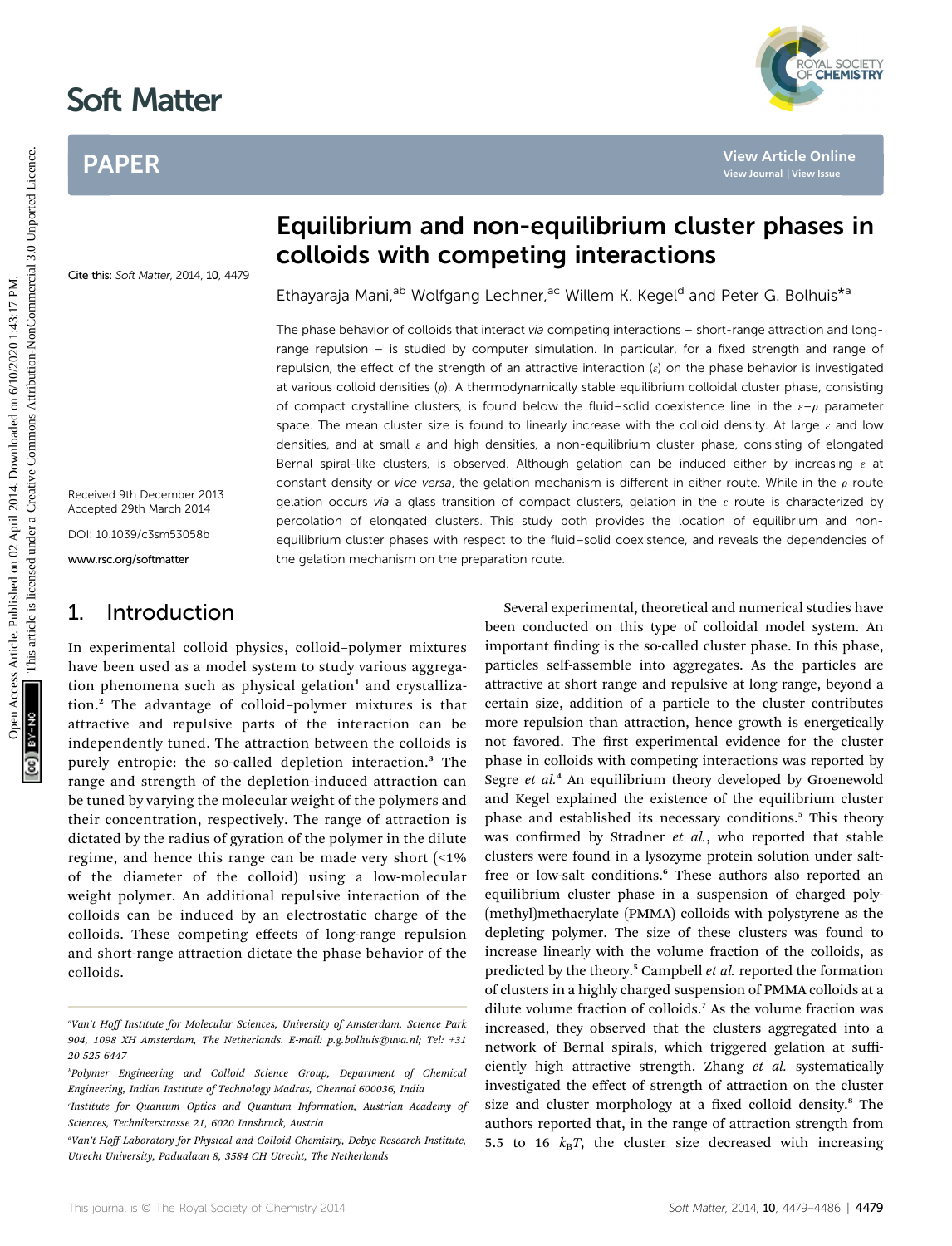attraction strength. They attributed this observation to a higher nucleation rate at higher attraction strength leading to a large number of smaller nuclei, and resulting in non-equilibrium effects in the dynamics of rearrangement.

Inspired by these experimental findings, several computer simulation studies were reported on the colloids with competing interactions. For several combinations of strength and range of repulsion, Mossa et al. calculated the ground-state energies of clusters of various sizes to provide evidence of an equilibrium cluster phase.<sup>9</sup> Fortini et al. reported the phase behavior of charged colloid–polymer mixtures for various ranges of attraction in the limit of high electrostatic screening (where the range of repulsion  $\approx 0.02$  times the diameter of the colloid).<sup>10</sup> In this parameter limit, the authors did not find any cluster phase. Charbonneau and Reichman showed, using a potential similar to the one studied in the present work, that in a two-dimensional system microphase separation occurs below the fluid-solid coexistence.<sup>11</sup> This microphase separation corresponds to a coexistence of low-density and high-density phases. Sciortino et al. also reported a similar study with a Lennard-Jones (20-10) and Yukawa repulsive potential.<sup>12</sup> At low temperature (or large  $\varepsilon$ ) they observed an extended one-dimensional cluster growth. Soft Matter<br>
access Contract Depter access Operation on temple access are a region on depter access and the contract of interaction and the common and the commons are determined in the properties are commons and the commo

Despite the experimental and numerical studies mentioned above, a comprehensive phase diagram showing the region of stability for the cluster phase is not available. Yet, the location of the cluster phase is necessary to understand the pathways of gelation and crystallization. Here we present the phase diagram for a model system with very short ranged attraction and long ranged repulsion. We compute the fluid-solid coexistence of the model and identify the location of equilibrium and nonequilibrium cluster phases. We infer from the phase diagram that the gelation can be reached via an equilibrium cluster route or a non-equilibrium cluster route, with two structurally dissimilar particulate gels.

### 2. Model & simulation methods

The pair interaction between the colloids, manifested by the combination of depletion attraction and electrostatic repulsion, is modeled as a combination of the 100-50 Lennard-Jones potential and the screened Coulombic potential as below

$$
U(r) = 4\varepsilon \left[ \left( \frac{\sigma}{r} \right)^{100} - \left( \frac{\sigma}{r} \right)^{50} \right] + \frac{A\xi}{r} e^{-r/\xi}
$$
 (1)

In this equation  $\varepsilon$  is the strength of attraction,  $\sigma$  is the diameter of the colloid, A is the prefactor in the screened Coulombic potential which is related to the surface potential of the colloids<sup>13</sup> and  $\xi$  is the Debye screening length. The large exponents in the LJ potential ensure that the range of interaction is very short. We fix  $A = 2 k_B T$  and  $\xi = 1.794\sigma$  in all the calculations reported in this paper. For a typical colloid size of  $\sigma$  $=$  100 nm, a Debye screening length of  $\xi = 179$  nm corresponds to a 1 : 1 salt concentration of 3  $\mu$ M in water. In the following, energy is expressed in units of  $k_BT$ , where  $k_B$  is the Boltzmann constant and  $T$  is the temperature. Length scales are expressed in units of  $\sigma.$  The unit of time is considered as  $\sigma\sqrt{m/k_{\rm B}T},$  where

Fig. 1 Plot of inter-colloid interactions for  $\varepsilon = 2$  (black),  $\varepsilon = 5$  (red) and

 $m$  is the mass of the colloid. Here we take the mass to be unity, which effectively sets the time scale. Fig. 1 plots the overall potential for several values of  $\varepsilon$ , and it can be seen that the attractive interactions are short ranged  $(\leq 0.025\sigma)$  and the electrostatic part is long ranged  $($ >3 $\sigma$ ).

 $\epsilon = 10$  (blue) from eqn (1).

We perform molecular dynamics simulations in the NVT ensemble for phase-diagram prediction and Monte Carlo simulation in the NPT ensemble in the Gibbs–Duhem integration. The dynamics of the system is integrated in molecular dynamics simulations with constant volume and constant number of particles (NVT) using either  $N = 1372$  or 256 colloids for densities ranging from 0.025 to 1 and  $\varepsilon$  ranging from 1 to 20. The density is defined as the number of colloids per unit volume (in terms of  $\sigma^3$ ). We use a cubic periodic box in the simulation. We employ a cut and shifted potential with a cut-off set at 5. The equations of motion are integrated using the velocity Verlet algorithm with a time step of 0.001. The temperature is controlled by using a thermostat with a time constant of 0.2, rendering the dynamics in the high friction limit. In all the simulations, the reduced temperature  $T$  is kept unity. Equilibration and production runs are performed with  $10^8$  MD steps each. We use the following criterion to define a cluster: if the distance between two colloids is within a cluster cut-off, which is fixed at 1.025, they belong to a cluster. The minimum of the potential is at around  $r = 1.014$  and the distance at FWHM is around 1.03, though the potential is not a Gaussian function. These numbers slightly vary as a function of  $\varepsilon$ . Therefore, we chose 1.025 as the cut-off for the cluster criterion. As the potential is very steep near the minimum, the choice of cutoff distance does not make substantial difference for the analysis of the results.

To obtain the fluid–solid coexistence lines, we employ the Kofke's Gibbs-Duhem integration method.<sup>14</sup> This method allows one to start from an a priori known coexistence point, and integrate along the coexistence line using the Gibbs– Duhem equation (GD) or alternatively, the Clapeyron equation. Since we only know the hard-sphere coexistence in advance, this procedure is done in two steps. In the first step, starting from hard-sphere initial conditions, the integration is carried out by slowly increasing the repulsive interaction, *i.e.* the parameter A in the hard-sphere Yukawa potential of the form

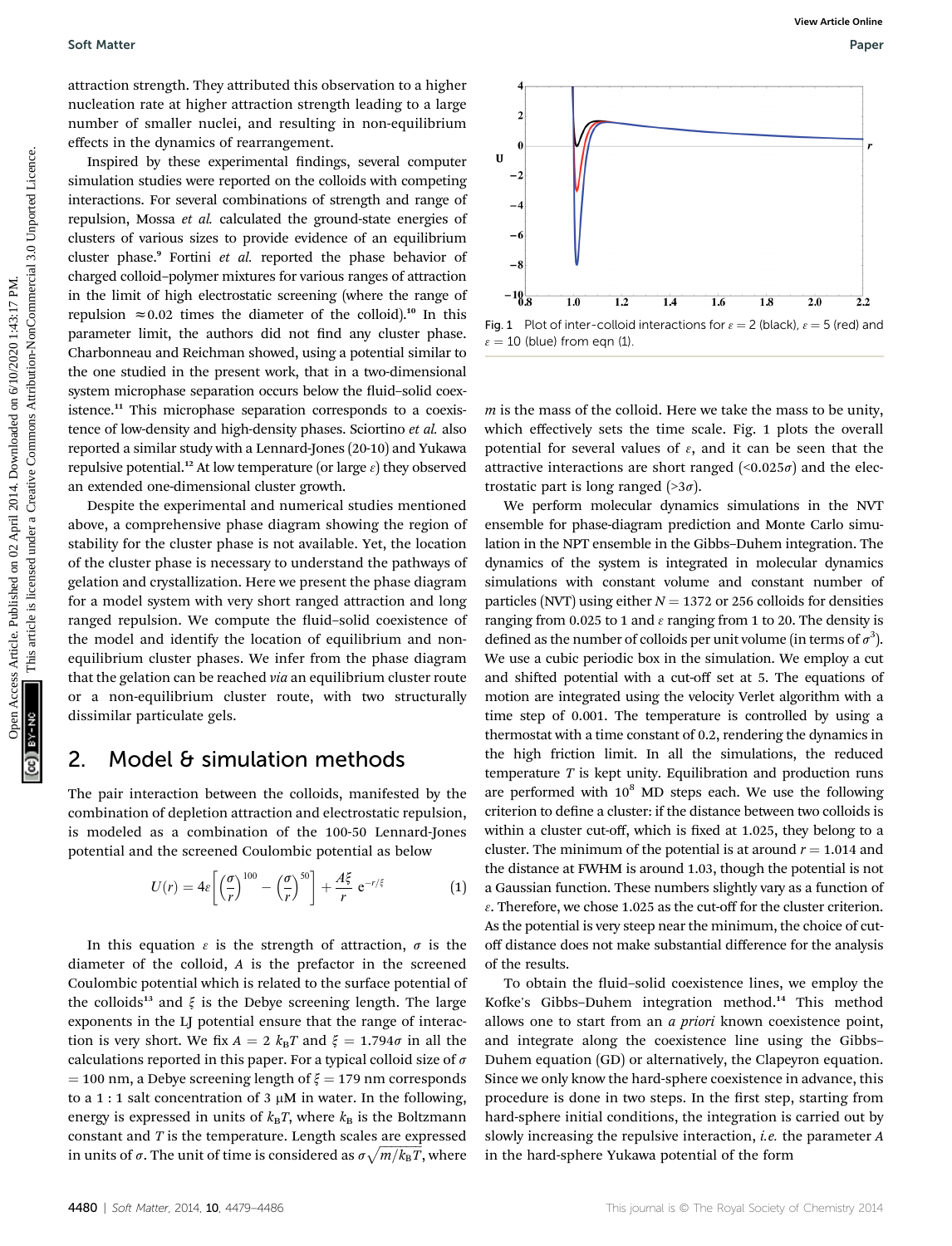$$
U_{Y} = \infty \text{ for } r \le \sigma
$$
  
\n
$$
U_{Y} = \frac{A\xi}{r} e^{-r/\xi} \text{ for } r > \sigma
$$
 (2)

The equation to integrate is then derived from the Gibbs– Duhem equation,

$$
d\mu = v dP - s dT + \lambda_1 dA \qquad (3)
$$

In this equation,  $\mu$  is the molar chemical potential,  $\nu$  is the molar volume, P is the pressure, s is the molar entropy and  $\lambda_1$  is a coupling parameter. For two phases - fluid and FCC crystal to be in equilibrium at constant temperature, it directly follows from eqn (3) that

$$
\frac{\mathrm{d}P}{\mathrm{d}A} = -\frac{\Delta\lambda_1}{\Delta\nu} \tag{4}
$$

where  $\Delta$  denotes the difference in the properties ( $\lambda_1$  and v) between fluid and solid phases, *i.e.*  $\Delta v = v_1 - v_s$  and  $\Delta \lambda_1 = \lambda_{1,1} - \lambda_{1,s}$ .

From eqn (3), it follows that

$$
\lambda_1 = \left(\frac{\mathrm{d}\mu}{\mathrm{d}A}\right)_{T,P,\xi} = \left\langle \frac{\xi}{r} \,\mathrm{e}^{-r/\xi} \right\rangle_{T,P,\xi} \tag{5}
$$

where the angular brackets denote an ensemble average at constant T, P and  $\xi$ . Note that the reduced temperature T is unity. Eqn (4) is integrated from  $A = 0$  to 2 with an increment of 0.2, using the initial conditions of the hard sphere solid–liquid coexistence with a coexistence pressure  $\beta_P = 11.7$ , leading to a density of the fluid,  $\rho_f$ , = 0.943 and a density of the FCC crystal,  $\rho_{\rm s} = 1.041.^{15}$ 

Fig. 2 shows the result of the GD-integration. From this figure, we can observe that upon increasing the repulsive interactions the fluid–solid coexistence shifts to lower densities, and the coexistence region becomes narrower. A similar trend was observed in previously reported studies.<sup>16,17</sup>

At  $A = 2$ , the solid-liquid coexistence conditions are: density of the fluid,  $\rho_f$ , = 0.9262, density of the FCC crystal,  $\rho_s$ , = 0.9722 and coexistence pressure,  $\beta_{\text{P}}$ , = 38.1. Using these values as the initial conditions, a second integration step is performed from



Fig. 2 Gibbs–Duhem integration from the hard sphere  $(A = 0)$  to Yukawa repulsive potential  $(A = 2)$ .

the purely repulsive Yukawa potential to the full potential including the (100-50) LJ and repulsive Yukawa potential (eqn (1)) by slowly increasing  $\varepsilon$  from 0 to the desired value. Following a similar derivation as in the first step, we obtain the analog of the Clapeyron equation as

$$
\frac{\mathrm{d}P}{\mathrm{d}\varepsilon} = -\frac{\Delta\lambda_2}{\Delta v} \tag{6}
$$

and

$$
\lambda_2 = \left(\frac{\mathrm{d}\mu}{\mathrm{d}\varepsilon}\right)_{T,P,A=2} = \left\langle 4\left[\left(\frac{\sigma}{r}\right)^{100} - \left(\frac{\sigma}{r}\right)^{50}\right]\right\rangle_{T,P,A=2} \tag{7}
$$

where again the reduced temperature  $T$  is assumed unity. Eqn (7) is integrated from  $\varepsilon = 0$  to 12 with an increment of 1.

Note that the two-stage integration of the Gibbs–Duhem equation described above is not sensitive to the path of the integration. In fact, we investigated several combinations of integration routes. In the first case, we started with hard-sphere colloids and simultaneously increased attractive and repulsive potential to a desired value in a single integration step. In the second case, the integration was performed in two stages from the hard-sphere to LJ and from LJ to Yukawa repulsion. We found a good match of results (fluid-solid coexistence curves) between all these three routes. Paper<br>  $U_3 = \frac{u}{r} e^{-x/3} (5r) > g$  (2) the published on 02 April 2014. Download paper (100, 50) and transition between position between the common content (10) and<br>  $U_2 = \frac{u}{r} e^{-x/3} (5r) + 2$ , dot are there is the component

## 3. Results and discussion

#### 3.1 Phase-diagram

We perform straightforward NVT-MD simulations for a range of densities  $\rho$  and interaction strengths  $\varepsilon$ , at fixed  $A = 2$  and  $\xi = \frac{1}{2}$ 1.794 $\sigma$ . In all the simulations, the initial coordinates of the particles are obtained from an FCC lattice with the lattice spacing corresponding to the desired density, and the initial velocities were obtained from the Maxwell–Boltzmann distribution. The simulations are analyzed based on their cluster distribution, as well as their dynamics. In addition, we perform a GD integration to compute the solid–liquid coexistence as a function of  $\varepsilon$ . The results from straightforward NVT-MD simulations and the Gibbs–Duhem integration are summarized in the parameter space of  $\varepsilon-\rho$  in Fig. 3. At low values of  $\varepsilon$  and  $\rho$ , we observe a fluid phase for which the cluster size distribution (CSD) function decays monotonically with the cluster size. Here, the clusters are transiently formed and broken, suggesting a fluid-like nature of this phase. In the density range of  $\rho < 0.2$ , an increase of  $\epsilon$  leads to the formation of an equilibrium cluster phase. In this regime, the CSD shows a clear peak at a finite cluster size. Such clusters are in equilibrium with individual colloids (monomers). The monomer fraction,  $x_1$ , obeys the condition from the theory of self-assembly as<sup>18</sup>

 $x_1 \ge e^{-\frac{U_w}{k_B T}}$ 

where the depth of the well  $U_w \approx \varepsilon - A$  can be inferred from the potential depicted in Fig. 1. Fig. 4 shows the CSD corresponding to an equilibrium cluster phase at a fixed attraction strength,  $\epsilon = 7$   $k_B T$  for various colloid densities. The mean cluster size increases with the density of the colloids, in line with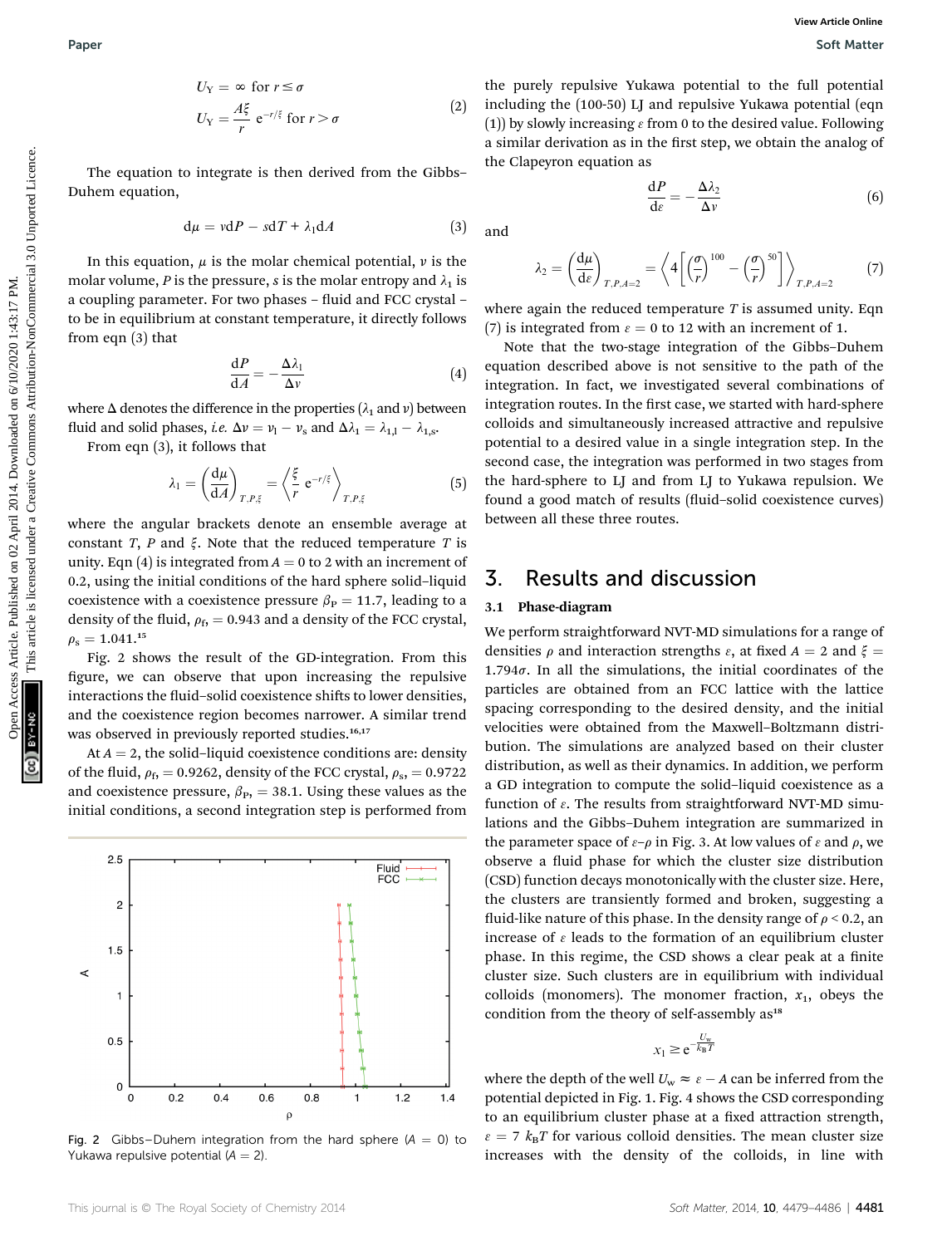

Fig. 3 Phase diagram of the LJ + Yukawa colloid showing fluid, equilibrium cluster, non-equilibrium cluster and gel phases, and fluid– FCC coexistence.



Fig. 4 Cluster size distribution for  $\varepsilon = 7$   $k_B T$  at various densities of colloids.

theoretical predictions.<sup>5</sup> The size distribution broadens as the density is increased. Fig. 5 shows the CSD for an equilibrium cluster phase at a fixed density,  $\rho = 0.075$ , for various attraction strengths,  $\varepsilon$ . Fig. 4 and 5 suggest that the equilibrium cluster phase can be reached via either the  $\rho$ -route or the  $\varepsilon$ -route.

A further increase in  $\varepsilon$  ( $\varepsilon$  > 10,  $\rho$  < 0.2) leads to the formation of a non-equilibrium cluster phase. We identify this phase from a CSD showing multiple maxima (may be discrete) and a monomer fraction that is either zero or

$$
x_1 < e^{-\frac{U_w}{k_B T}}
$$

A non-equilibrium cluster phase is also present at moderate  $\rho$  > 0.2 and low  $\varepsilon$  < 4.

At moderate and high densities,  $\rho > 0.2$ , the colloids can form a gel phase when the attraction is sufficiently strong. The gel is characterized by a CSD that shows one big cluster with a size close to the total number of particles (a percolated cluster).



Fig. 5 Cluster size distribution for  $\rho = 0.075$  at various attraction strengths,  $\varepsilon$ .

The fluid–FCC coexistence lines obtained from the GDintegration are also shown in Fig. 3. Upon increasing  $\varepsilon$  from zero, the coexistence region widens up as the attractive interaction begins to dominate. The coexisting crystal phase becomes denser, while the fluid phase becomes more dilute. Note that the cluster phase and part of the gel phase fall outside the fluid–solid coexistence region. This means that the system will form a gel before crystallizing, and hence it is very likely that crystallization is kinetically hampered in this kind of systems. In addition, whereas a straightforward NVT simulation would get stuck in a metastable state, the Gibbs–Duhem integration allows for the evaluation of the true phase-diagram.

In the following we compare our results with previous simulations by Toledano et  $al.^{19}$  and others.<sup>9,11</sup> In their study, parameters were  $\xi = 2\sigma$  and  $A = 0.2\varepsilon$  and the dimensionless temperature  $(T^*)$  was defined as  $T^* = \frac{k_B T}{\varepsilon}$ , where  $\varepsilon$  is the strength of attraction. Simulations were done for different sets of  $T^*$  and  $\phi$ , volume fraction of colloids. With the temperature defined in this way, the strength of repulsion  $(A)$  also varies when  $T$  is varied. In contrast, we treat the system with variable attraction strength while keeping the strength of repulsion constant in all our simulations. Still, the data corresponding to  $T^* = 0.1$  in Toledano *et al.* correspond to our data points at  $\varepsilon =$ 10  $k_BT$  and  $A = 2$   $k_BT$ . The value of  $\xi = 1.794$  used in our simulation is only 10% lower than the value used in ref. 19. Table 1 shows comparison of our results with that of ref. 19. Despite the different value of  $\xi$  used in our simulation, the comparison of the data reasonably agrees with the data of Toledano et al.<sup>19</sup>

For the particular potential used in this work, and for the range of parameters studied, we do not find spontaneous formation of any layered or columnar structures. Previous reports (ref. 9–12 of the manuscript) that employed potentials and parameters similar to ours also did not report such modulated structures. Our model is based on depletioninduced attraction and screened electrostatic repulsion that can be experimentally realized. While de Candia et al.<sup>20</sup> reported columnar and lamellar phases, in their model, the range of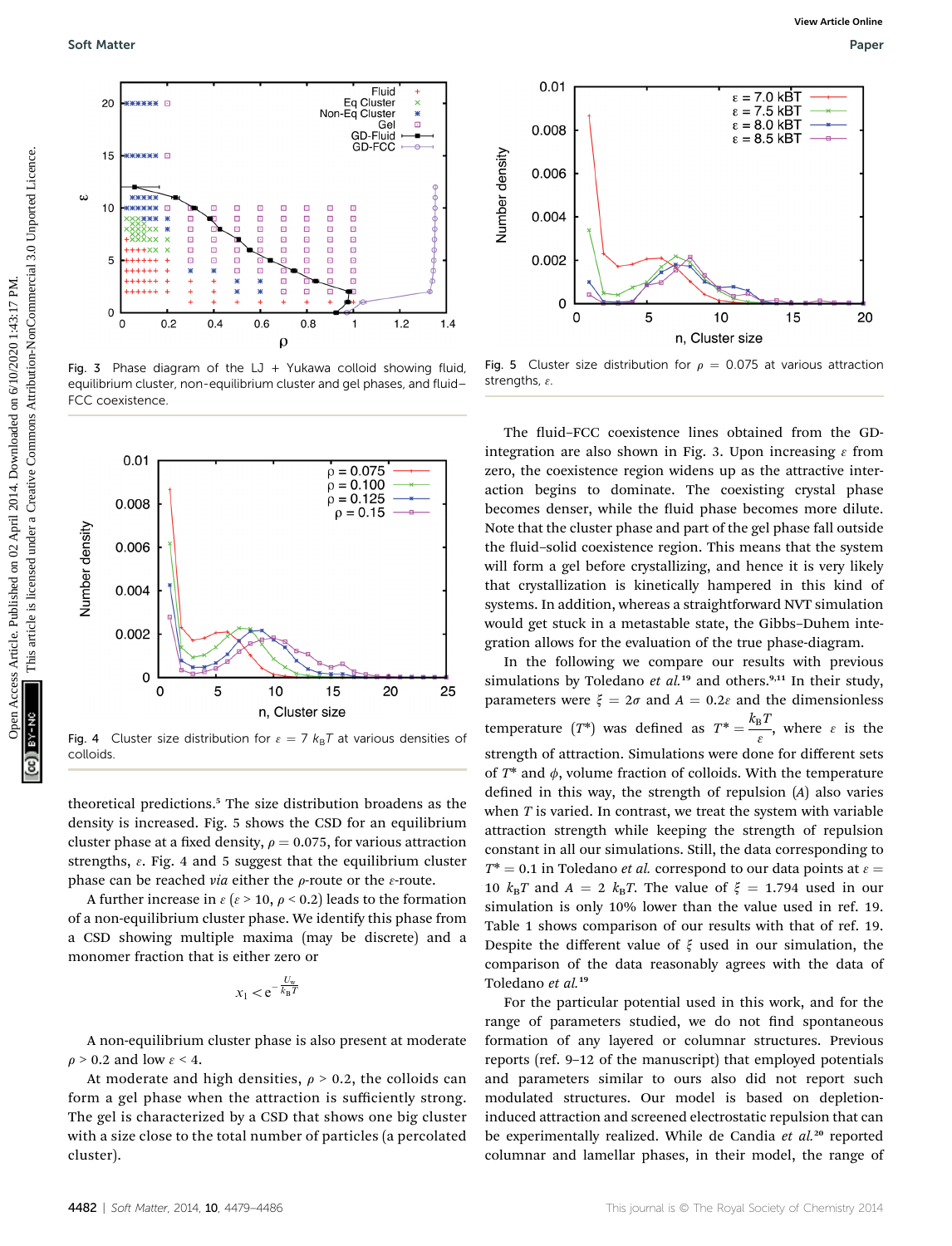|  | Table 1 Comparison between the present simulation and data from ref. 19 |  |  |  |  |  |  |  |  |
|--|-------------------------------------------------------------------------|--|--|--|--|--|--|--|--|
|--|-------------------------------------------------------------------------|--|--|--|--|--|--|--|--|

| Data of Toledano et al. <sup>19</sup>                                                                                                                                                                                                                                                                                                                                                                                                                                                                                                                                                                                                                                                                                                                                                                                                                                                                                                                                                                                                                                                                                                                                                                                                                                                                                                                                                                                                                                                                                                                                                        |                                              | Data from this work |                              |                                                                                                                                                                                                                                                                                                                                                                                                                                                                                                                                                                                                                                                                                                                                                                                                                                                                                                                                                                                                                                                                                                                                                                                                                                                                                                                                                                                                                                                                                                                |                                  |  |
|----------------------------------------------------------------------------------------------------------------------------------------------------------------------------------------------------------------------------------------------------------------------------------------------------------------------------------------------------------------------------------------------------------------------------------------------------------------------------------------------------------------------------------------------------------------------------------------------------------------------------------------------------------------------------------------------------------------------------------------------------------------------------------------------------------------------------------------------------------------------------------------------------------------------------------------------------------------------------------------------------------------------------------------------------------------------------------------------------------------------------------------------------------------------------------------------------------------------------------------------------------------------------------------------------------------------------------------------------------------------------------------------------------------------------------------------------------------------------------------------------------------------------------------------------------------------------------------------|----------------------------------------------|---------------------|------------------------------|----------------------------------------------------------------------------------------------------------------------------------------------------------------------------------------------------------------------------------------------------------------------------------------------------------------------------------------------------------------------------------------------------------------------------------------------------------------------------------------------------------------------------------------------------------------------------------------------------------------------------------------------------------------------------------------------------------------------------------------------------------------------------------------------------------------------------------------------------------------------------------------------------------------------------------------------------------------------------------------------------------------------------------------------------------------------------------------------------------------------------------------------------------------------------------------------------------------------------------------------------------------------------------------------------------------------------------------------------------------------------------------------------------------------------------------------------------------------------------------------------------------|----------------------------------|--|
| Volume fraction, $\phi$ (at $T^* = 0.1$ )                                                                                                                                                                                                                                                                                                                                                                                                                                                                                                                                                                                                                                                                                                                                                                                                                                                                                                                                                                                                                                                                                                                                                                                                                                                                                                                                                                                                                                                                                                                                                    | Density, $\rho$ ( $\varepsilon = 10 k_B T$ ) | Phase               |                              | Density, $\rho$ (at $\varepsilon = 10 k_B T$ )                                                                                                                                                                                                                                                                                                                                                                                                                                                                                                                                                                                                                                                                                                                                                                                                                                                                                                                                                                                                                                                                                                                                                                                                                                                                                                                                                                                                                                                                 | Phase                            |  |
| 0.04                                                                                                                                                                                                                                                                                                                                                                                                                                                                                                                                                                                                                                                                                                                                                                                                                                                                                                                                                                                                                                                                                                                                                                                                                                                                                                                                                                                                                                                                                                                                                                                         | 0.076                                        |                     | Cluster - slightly elongated | 0.075                                                                                                                                                                                                                                                                                                                                                                                                                                                                                                                                                                                                                                                                                                                                                                                                                                                                                                                                                                                                                                                                                                                                                                                                                                                                                                                                                                                                                                                                                                          | Elongated clusters               |  |
| 0.1<br>0.16                                                                                                                                                                                                                                                                                                                                                                                                                                                                                                                                                                                                                                                                                                                                                                                                                                                                                                                                                                                                                                                                                                                                                                                                                                                                                                                                                                                                                                                                                                                                                                                  | 0.19<br>0.3                                  | Percolated gel      | Cluster - elongated          | 0.2<br>0.3                                                                                                                                                                                                                                                                                                                                                                                                                                                                                                                                                                                                                                                                                                                                                                                                                                                                                                                                                                                                                                                                                                                                                                                                                                                                                                                                                                                                                                                                                                     | Percolated gel<br>Percolated gel |  |
| attraction was $0.2\sigma$ , whereas in our simulation it is only $0.02\sigma$ ,<br>10 times shorter in range. Wu and Cao <sup>21</sup> calculated ground state<br>energies of several structures such as lamella, cylinder and<br>spherical domains in a continuum approach, and concluded<br>that the stability of these phases depends on the relative ratio of<br>surface free energy to electrostatic energy.<br>Structure of the clusters<br>3.2<br>The shape of the clusters in the equilibrium phase (6 < $\varepsilon$ < 8, $\rho$ <<br>0.2) is found to be rather compact and small ( $\sim$ 10 particles per<br>cluster). As the clusters grow in size, they initially show a quasi-<br>linear shape due to the long repulsive tail, <i>i.e.</i> , $\xi = 1.794\sigma$ .<br>Subsequently, the particles rearrange in a second step to more<br>compact clusters. This rearrangement is possible because the<br>attraction strength corresponding to the equilibrium cluster<br>phase ranges from 6-8 $k_B T$ , which translates in an effective<br>attraction (well-depth, $U_w$ ) range from 4-6 $k_B T$ . These barriers<br>can be occasionally overcome by thermal energy in the time<br>scale of the simulations. Fig. 6 shows some representative<br>snapshots of equilibrium clusters.<br>In contrast, clusters in the non-equilibrium cluster phase are<br>more elongated and resemble the Bernal spiral. Such structures<br>were indeed found in experiments close to gelation. <sup>7</sup> As the non-<br>equilibrium clusters form at much higher attraction strengths, |                                              |                     | equilibrium clusters.        | dimensional and three-dimensional structures, the fractal<br>dimensions are simply $D_f = 1$ , 2 and 3, respectively. For<br>branched structures the fractal dimension can be fractional. We<br>compute the $R_g$ values of clusters with various N, and extract $D_f$<br>from a plot of $\ln(R_g)$ vs. $\ln(N)$ . Clusters consisting of 10 to 70<br>colloids are considered for the $R_g$ calculation.<br>From the data given in Table 2, we can infer that the non-<br>equilibrium clusters are of elongated shape, as the $D_f$ values are<br>close to that of a one-dimensional solid object. It should be<br>noted that the $R_g$ analysis was done using finite sized clusters in<br>the size range of 10-70. Fig. 7 shows some snapshots of non-<br>In Fig. 8 we plot the radial distribution function (RDF) of the<br>colloids for two different densities at $\varepsilon = 7 k_B T$ . These two state<br>points correspond to the equilibrium cluster phase. For the<br>higher density $\rho = 0.2$ the RDF indicates that the clusters<br>consist of particles arranged in a crystal-like structure. This is<br>evident from the long-range peaks in the RDF. Clearly these<br>long-range peaks are absent in the RDF corresponding to lower<br>density, implying smaller clusters. Visual inspection of the<br>configurations of the clusters also supports this observation<br>(see Fig. 9). Note that the cluster-cluster interaction is strongly<br>repulsive, leading to a fluid of clusters. |                                  |  |

#### 3.2 Structure of the clusters

In contrast, clusters in the non-equilibrium cluster phase are more elongated and resemble the Bernal spiral. Such structures were indeed found in experiments close to gelation.<sup>7</sup> As the nonequilibrium clusters form at much higher attraction strengths, 10–20  $k_BT$ , the particle rearrangement becomes very slow, leading to kinetic trapping. As the cluster sizes in the nonequilibrium regimes are large compared to the equilibrium clusters, it is useful to calculate the fractal dimensions of the non-equilibrium clusters.

The fractal dimension is defined *via* the radius of gyration  $(R_{\rm g})$  of the cluster as

$$
R_{\rm g}=aN^{\frac{1}{D_{\rm f}}}
$$

where N is the number of particles in the cluster and  $D_f$  is the fractal dimension. For solid macroscopic one-dimensional, two-



Fig. 6 Snapshots of representative equilibrium clusters at  $\varepsilon = 7 k_{\text{B}}T$  at various densities: (a)  $\rho = 0.1$ , (b)  $\rho = 0.125$  and (c)  $\rho = 0.15$ .

#### 3.3 Dynamics of gelation

The data points given in the phase diagram (Fig. 3) are obtained from independent NVT simulations that are performed at different sets of  $(\rho, \varepsilon)$ . This phase-diagram can be useful in predicting the mechanism of gelation for different experimental



Fig. 7 Snapshots of representative non-equilibrium clusters at  $\rho =$ 0.15 at various strength of attractions: (a)  $\varepsilon = 10$   $k_B T$ , (b)  $\varepsilon = 15$   $k_B T$  and (c)  $\epsilon = 20 k_B T$ .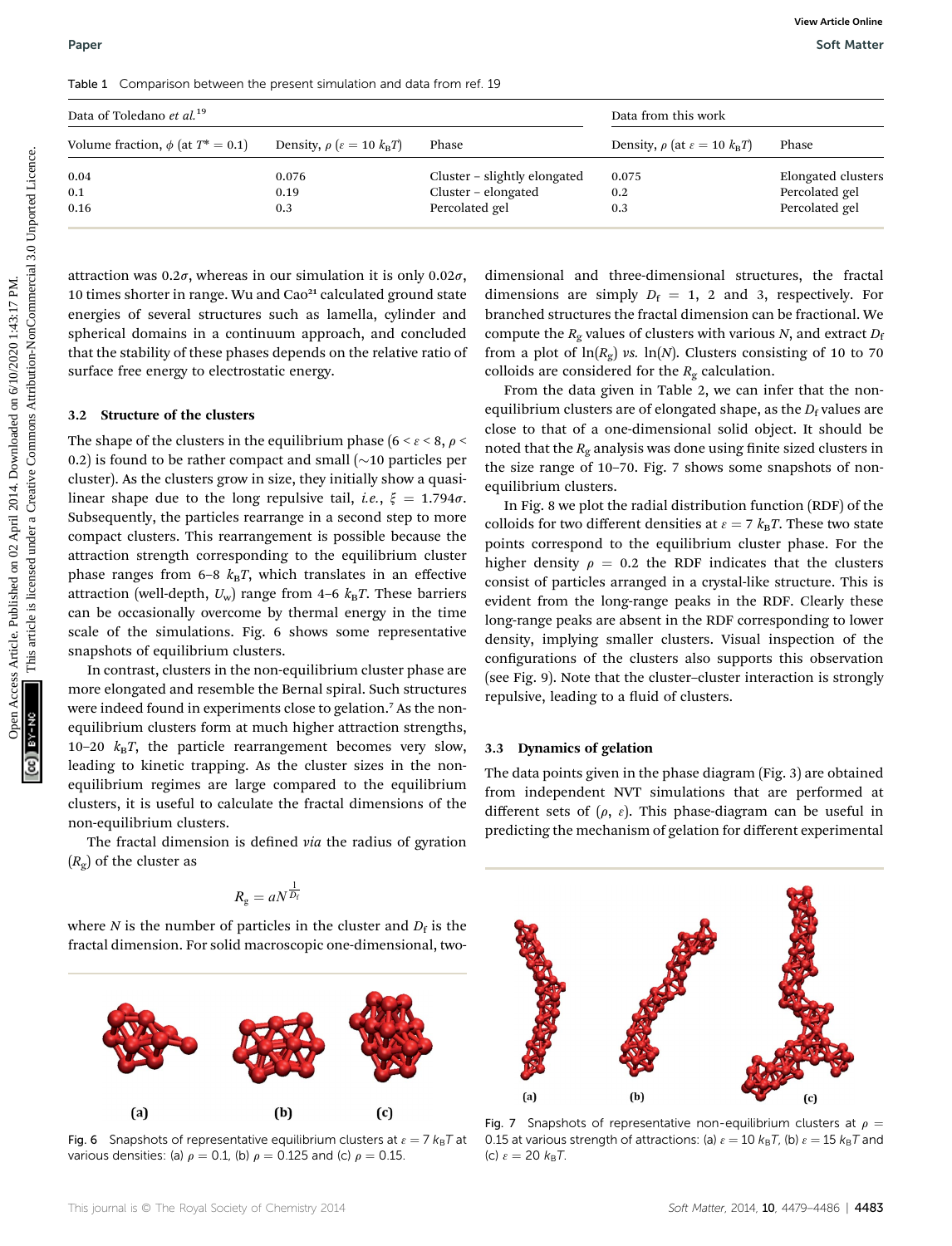Table 2  $D_f$ -values for some of the state points in Fig. 3 for  $\rho = 0.15$ 



Fig. 8 Radial distribution function at  $\epsilon = 7 k_{\text{B}}T$  for densities  $\rho = 0.075$ and 0.2.



Fig. 9 Configurations of the clusters at  $\varepsilon = 7$   $k_B T$  for densities  $\rho = 0.075$  (a) and 0.2 (b).

conditions. The gelation can be reached either  $via$  the  $\rho$ -route or the  $\varepsilon$ -route. In the  $\rho$ -route, for a fixed polymer concentration (fixed  $\varepsilon$ ), more colloids are added to the suspension to increase the colloid number density (volume fraction). In this preparation, the gel is likely to be formed from densely packed compact crystalline clusters. This mechanism is commonly denoted as a cluster glass transition.<sup>22</sup> In contrast, in the  $\varepsilon$ -route, for a fixed colloid density (fixed  $\rho$ ), more polymers are added to the suspension to increase the strength of attraction (epsilon). In this method, the gel is likely to be comprised of percolated networks of elongated non-equilibrium clusters. This mechanism is known as percolation. Thus, depending on the route we may expect different mechanisms of gelation in the same colloid–polymer model system.

The dynamics of gelation can also be captured by the intermediate scattering function,  $F(k, t)$ , with wavevector k as a function of time t. The function  $F(k, t)$  is shown in Fig. 10a and b for different attraction strengths at a constant density of 0.05. Fig. 10a is obtained for an attraction strength of 5  $k_BT$ for various  $k\sigma$  values (0.36 to 1.54), corresponding to the fluid phase according to the phase diagram in Fig. 3. Fig. 10b shows  $F(k, t)$  for an attraction strength of 10  $k_B T$ , and dynamical arrest on the time scale of the simulation is observed suggesting non-equilibrium nature of clusters. The function  $F(k, t)$  for a higher density of 0.2 and at different attraction strengths,  $\varepsilon = 5$  and 10  $k_B T$ , is depicted in Fig. 10c and d. Fig. 10c shows a rapid decay for all  $k$  values (0.58 to 1.63), suggesting a fluid of aggregates. Whereas Fig. 10d shows kinetic arrest on the time scale of the MD simulation for an attraction strength of 10  $k_BT$ , where gelation due to percolation of linear-clusters occurs.

Our work clearly shows that for the dynamics of gelation, the structure and other physical properties of the gel can depend on the route of gelation. These conclusions are in agreement with the recent experimental study of Zhang et al.<sup>8</sup> In the experimental report of Zhang et al.,<sup>8</sup> it has been shown that at low attraction strengths, crowding of crystalline clusters leads to 'microcrystalline' gels, as shown in Fig. 4a of ref. 8. The experimental conditions correspond to  $\varepsilon = 5.5$   $k_B T$ and  $\rho = 0.69$ . Similarly, for these parameters, we find in our simulation (Fig. 3) gelation due to such crowding of compact clusters. Segre et  $al<sup>4</sup>$  reported a gelation mechanism that involved kinetic arrest due to crowding of clusters, analogous to the glass transition. In another set of experiments, Zhang *et al.* have shown that for  $\varepsilon = 8.8$   $k_B T$  and  $\rho = 0.38$ , percolation of elongated clusters led to gelation. State points close to this experimental condition in our computed phase diagram also show such percolation driven gelation. Of course, while the gelation might show a history dependence, we realize that the underlying equilibrium state will be independent of the route. Section Matter Commonstrate Commonstrate Commonstrate Commonstrate Commonstrate Commonstrate Commonstrate Commonstrate Commonstrate Creative Commonstrate Creative Commonstrate Commonstrate Commonstrate Commonstrate Common

> Zhang  $et$   $al$ <sup>8</sup> also reported that the mean cluster size decreased with increasing attraction strengths in their experiments involving colloids with competing interactions. This conclusion was based on experimental data for  $\varepsilon$  values of 5.5, 8.8 and 16  $k_{\text{B}}T$  at a density of 0.114 (or  $\phi = 0.06$ ). Zhang et al.<sup>8</sup> argued that the equilibrium theory cannot be used to explain this trend because of non-equilibrium effects such as kinetic trapping. Our simulation data for these parameters represent fluid, equilibrium cluster and nonequilibrium cluster phases, respectively. In Fig. 5 we report that the equilibrium cluster size increases with the strength of attraction, according to the equilibrium cluster theory reported in ref. 5. The range of attraction strengths in Fig. 5 is chosen between 7 and 8.5  $k_B T$ , which corresponds to the relevant range where equilibrium clusters are found. Within this parameter range, we observe an increase in the cluster size with the strength of attraction. We therefore expect that one would observe the predicted trend if experimental conditions are restricted to the equilibrium cluster phase.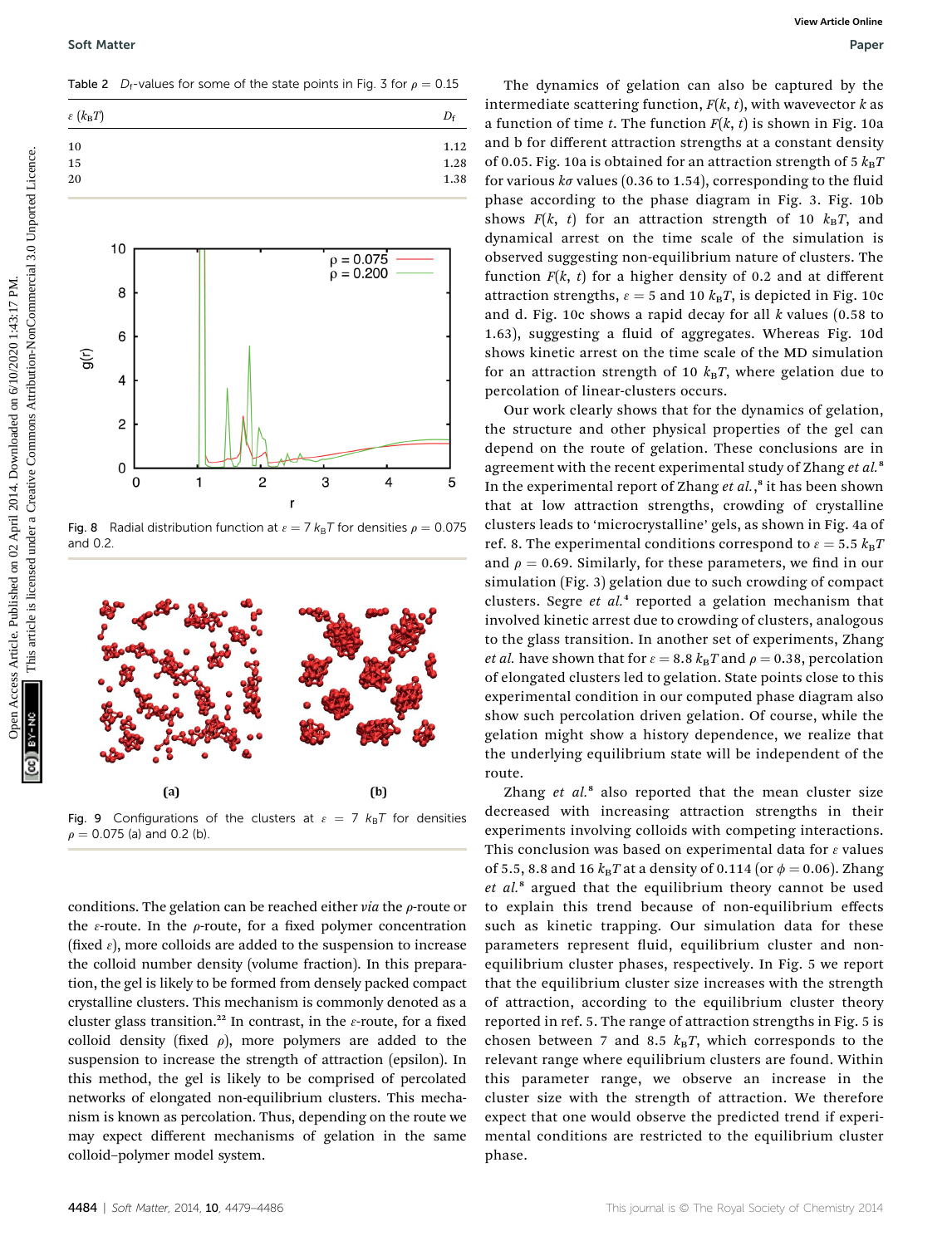

Fig. 10 F(k, t) from the MD simulation for different ka values. (a)  $\rho = 0.05$ ,  $\varepsilon = 5$  k<sub>B</sub>T, (b)  $\rho = 0.05$ ,  $\varepsilon = 10$  k<sub>B</sub>T, (c)  $\rho = 0.2$ ,  $\varepsilon = 5$  k<sub>B</sub>T and (d)  $\rho = 0.2$ ,  $\varepsilon = 10 \; k_{\text{B}}T$ .

## 4. Conclusion

The computational study reported in this paper demonstrates that for colloids interacting via competing short ranged attraction and long ranged repulsion, both equilibrium and non-equilibrium cluster phases with well defined internal structures are present outside the fluid–FCC coexistence region in the  $\varepsilon-\rho$  parameter space. While the equilibrium cluster phase contains small and compact clusters, non-equilibrium clusters are large and elongated. The very presence of equilibrium and non-equilibrium clusters influences the mechanisms of gelation. The gelation mechanism can follow either a cluster glass transition or a percolation route, leading to gels of different physical properties such as rheological properties. The study also explains why it is difficult to crystallize colloids under competing interaction regimes, mainly because of intervening cluster phases and gel formation.

## Acknowledgements

This work is part of the research programme VICI 700.58.442, which is financed by the Netherlands Organization for Scientific Research (NWO).

### References

- 1 P. J. Lu, J. C. Conrad, H. M. Wyss, A. B. Schofield and D. A. Weitz, Phys. Rev. Lett., 2006, 96, 028306.
- 2 E. H. A. de Hoog, W. K. Kegel, A. van Blaaderen and H. Lekkerkerker, Phys. Rev. E: Stat., Nonlinear, Soft Matter Phys., 2001, 64, 021407.
- 3 S. Asakura and F. Oosawa, J. Chem. Phys., 1954, 22, 1255.
- 4 P. N. Segre, V. Prasad, A. B. Schofiled and D. A. Weitz, Phys. Rev. Lett., 2001, 86, 6042.
- 5 J. Groenewold and W. K. Kegel, J. Phys. Chem. B, 2001, 105, 11702.
- 6 A. Stradner, H. Sedgwick, F. Cardinaux, W. C. K. Poon, S. U. Egelhaaf and P. Schurtenberger, Nature, 2004, 432, 492.
- 7 A. I. Campbell, V. J. Anderson, J. S. van Duijneveldt and P. Bartlett, Phys. Rev. Lett., 2005, 94, 208301.
- 8 T. H. Zhang, J. Klok, R. H. Tromp, J. Groenewold and W. K. Kegel, Soft Matter, 2012, 8, 667.
- 9 S. Mossa, F. Sciortino, P. Tartaglia and E. Zaccarelli, Langmuir, 2004, 20, 10756.
- 10 A. Fortini, M. Dijkstra and R. Tuinier, J. Phys.: Condens. Matter, 2005, 17, 7783.
- 11 P. Charbonneau and D. R. Reichman, Phys. Rev. E: Stat., Nonlinear, Soft Matter Phys., 2007, 75, 050401.